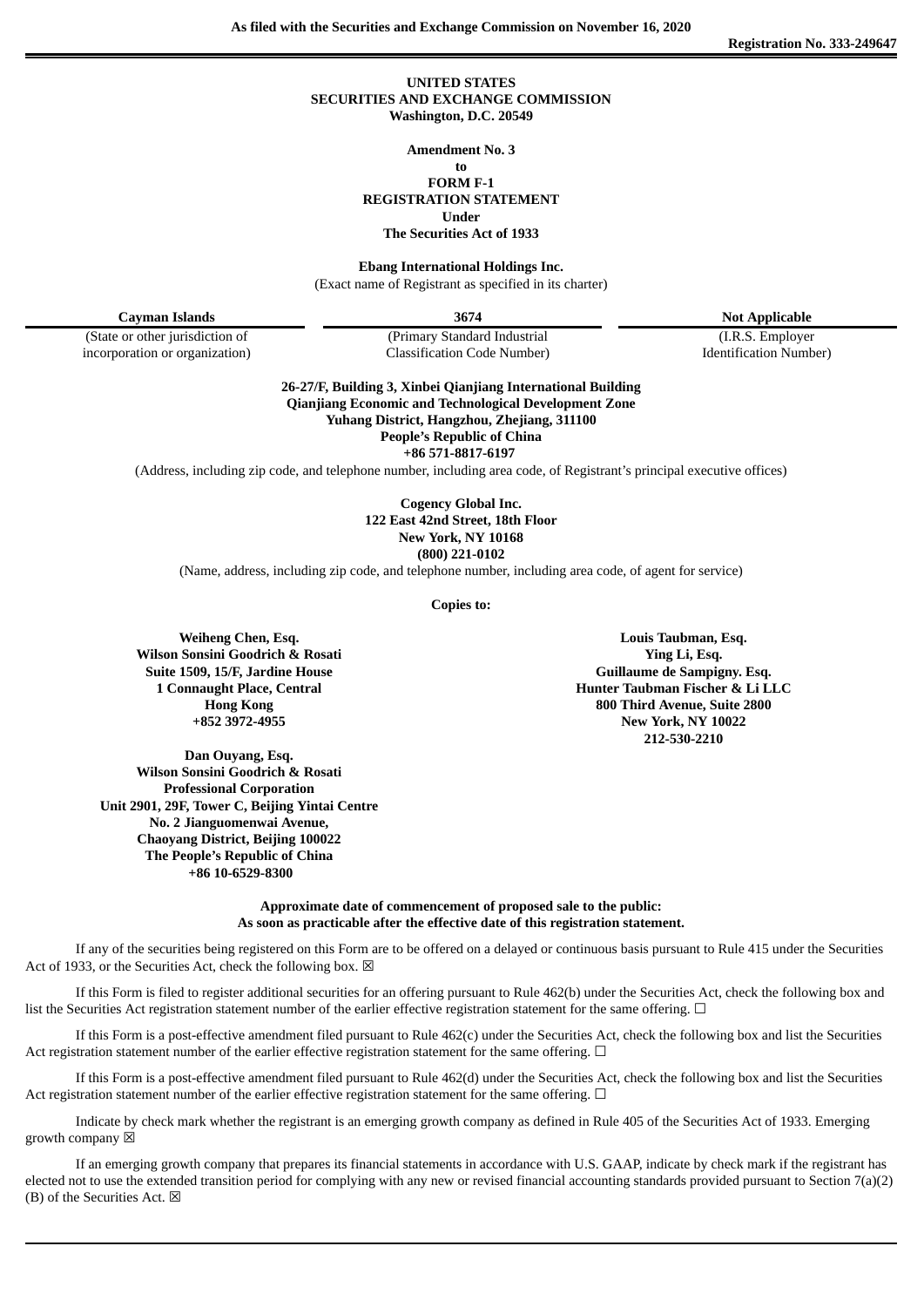### **CALCULATION OF REGISTRATION FEE**

| Title of each class of securities to be registered         | <b>Proposed</b><br>maximum<br>aggregate<br>offering<br>$price^{(1)(2)}$ | Amount of<br>registration<br>$f_{\mathsf{PP}}^{(4)}$ |          |
|------------------------------------------------------------|-------------------------------------------------------------------------|------------------------------------------------------|----------|
| Units consisting of:                                       | US\$ 50,000,000                                                         | US\$                                                 | 5,455.00 |
| (i) Class A ordinary shares, par value HK\$0.001 per share |                                                                         |                                                      | (3)      |
| (ii) Warrants to purchase Class A ordinary shares          |                                                                         |                                                      | (3)      |
| Class A ordinary shares issuable upon exercise of Warrants | US\$ 28,750,000                                                         | US\$                                                 | 3,136.63 |
| Total                                                      | US\$ 78,750,000                                                         | US\$                                                 | 8.591.63 |

(1) Estimated solely for the purpose of determining the amount of registration fee in accordance with Rule 457(o) under the Securities Act of 1933, as amended (the "Securities Act").

(2) In accordance with Rule 416 under the Securities Act, the registrant is also registering an indeterminate number of additional Class A ordinary shares that may be issuable after the date hereof as a result of share splits, share dividends, or similar transactions.

(3) No fee required pursuant to Rule 457(g) under the Securities Act.

(4) Previously paid.

The Registrant hereby amends this registration statement on such date or dates as may be necessary to delay its effective date until the Registrant shall file a further amendment which specifically states that this registration statement shall thereafter become effective in accordance with Section 8(a) of the Securities Act, as amended, or until the registration statement shall become effective on such date as the Securities and **Exchange Commission, acting pursuant to said Section 8(a) may determine.**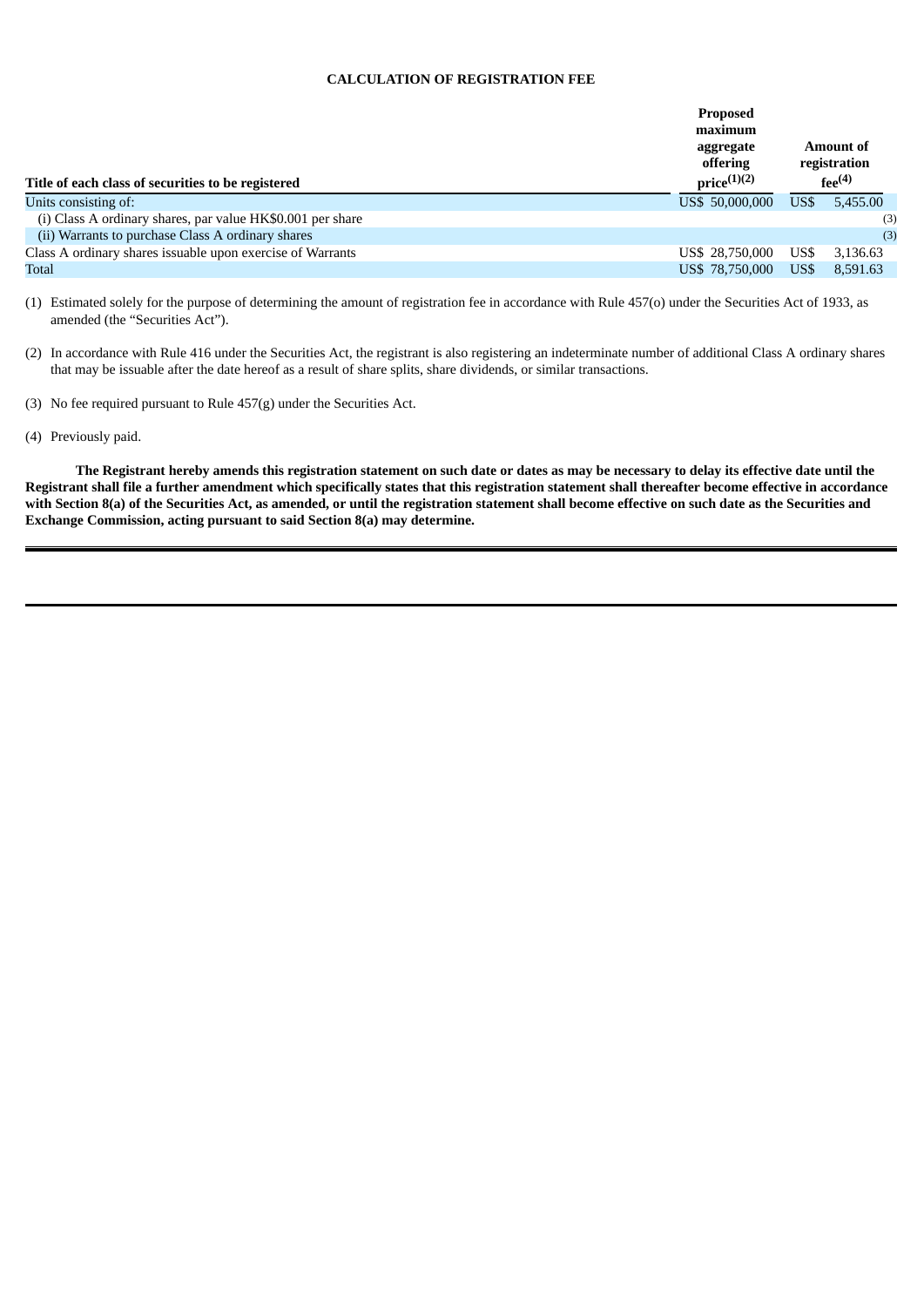# **EXPLANATORY NOTE**

This Amendment No. 3 is being filed solely for the purpose of updating exhibits to this registration statement on Form F-1, as amended, or the Registration Statement, and to amend and restate the exhibit index set forth in Part II of the Registration Statement. No changes have been made to the Registration Statement other than this explanatory note, revised versions of the cover page and exhibit index of the Registration Statement. This Amendment No. 3 does not contain copies of the prospectus included in the Registration Statement, which remains unchanged from the Registration Statement filed on November 6, 2020.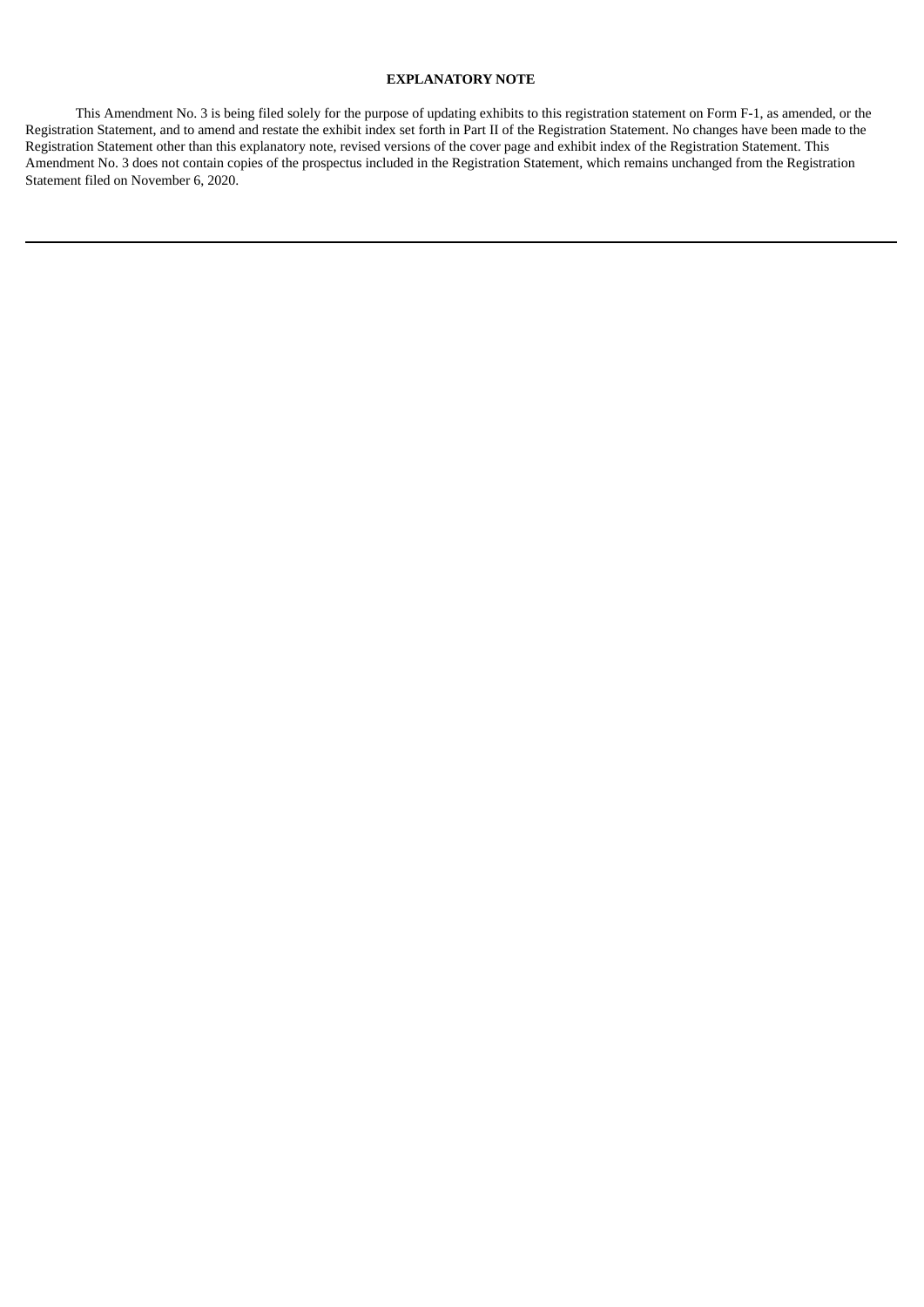## **PART II**

# **INFORMATION NOT REQUIRED IN PROSPECTUS**

#### **Item 6. Indemnification of Directors and Officers**

Cayman Islands law does not limit the extent to which a company's articles of association may provide indemnification of officers and directors, except to the extent that any such provision may be held by the Cayman Islands courts to be contrary to public policy, such as providing indemnification against fraud or dishonesty.

Our amended and restated memorandum and articles of association provide that each officer or director of our company (but not auditors) shall be indemnified out of our assets against all actions, proceedings, costs, charges, expenses, losses, damages or liabilities incurred or sustained by such director or officer, other than by reason of such person's own dishonesty or fraud, in or about the conduct of our company's business or affairs (including as a result of any mistake of judgment) or in the execution or discharge of his or her duties, powers, authorities or discretions, including without prejudice to the generality of the foregoing, any costs, expenses, losses or liabilities incurred by such director or officer in defending (whether successfully or otherwise) any civil proceedings concerning our company or its affairs in any court whether in the Cayman Islands or elsewhere.

Under the form of indemnification agreement filed as Exhibit 10.1 to this registration statement, we will agree to indemnify our directors and executive officers against certain liabilities and expenses incurred by such persons in connection with claims made by reason of their being such a director or executive officer.

The form of placement agency agreement to be filed as Exhibit 1.1 to this registration statement will also provide for indemnification of us and our officers and directors.

Insofar as indemnification for liabilities arising under the Securities Act may be permitted to directors, officers or persons controlling us under the foregoing provisions, we have been informed that in the opinion of the SEC such indemnification is against public policy as expressed in the Securities Act and is therefore unenforceable.

### **Item 7. Recent Sales of Unregistered Securities**

During the past three years, we have issued and sold the securities described below without registering the securities under the Securities Act. None of these transactions involved any underwriters' underwriting discounts or commissions, or any public offering.

We believe that each of the following issuances was exempt from registration under the Securities Act in reliance on Regulation D under the Securities Act or pursuant to Section 4(a)(2) of the Securities Act regarding transactions not involving a public offering or in reliance on Regulation S under the Securities Act regarding sales by an issuer in offshore transactions. We believe that our issuances of options to our employees, directors, officers and consultants were exempt from registration under the Securities Act in reliance on Rule 701 under the Securities Act. No underwriters were involved in these issuances of securities.

II-1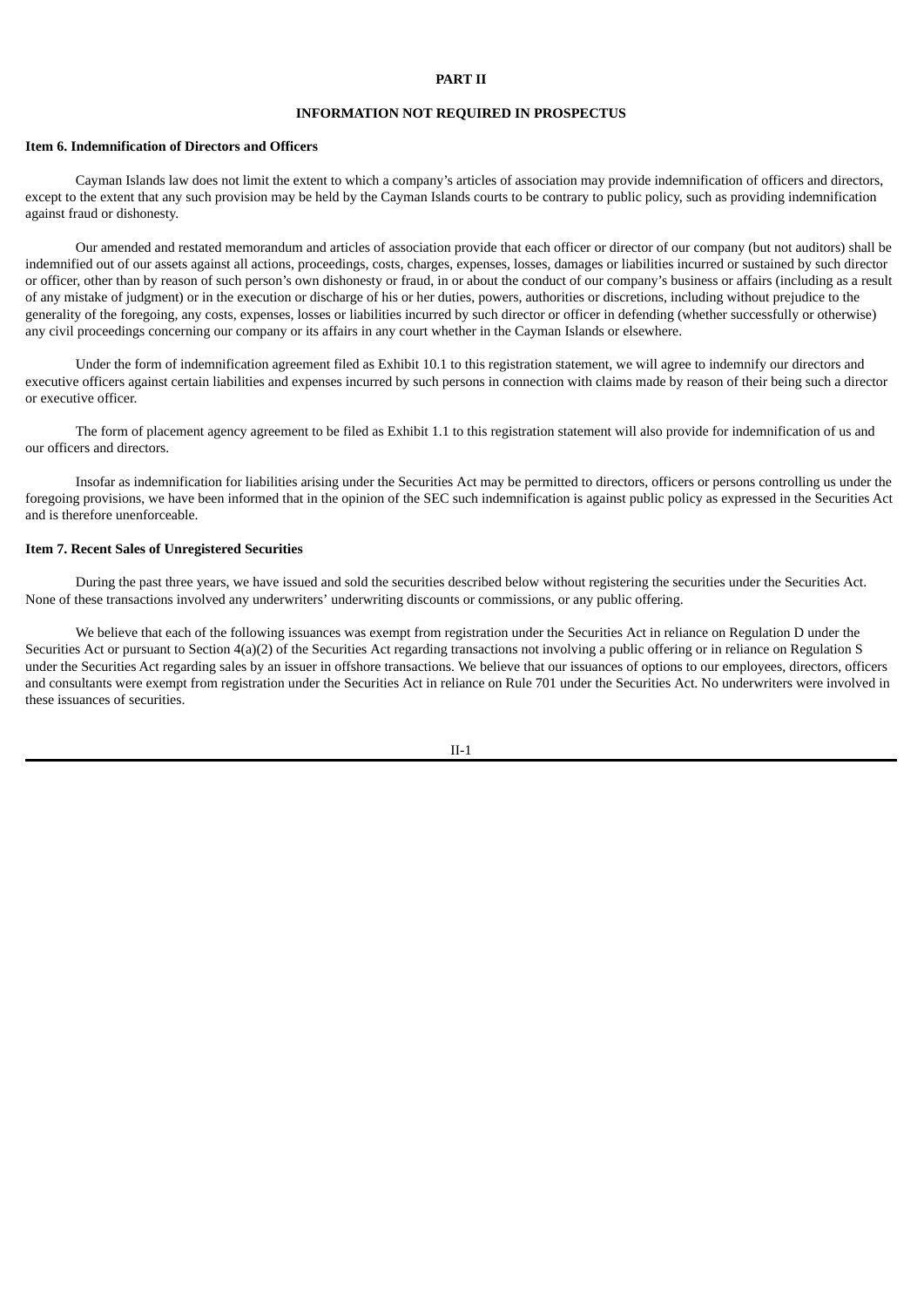| <b>Purchaser</b>                                                                                                                                                                                                                                                                                                                                                                                                                                                                                                                                                                                                                                                                                                                                                                                                                                                                                                                                                                                                                                                                                                                                                                                                                                                                                                                    | Date of<br><b>Issuance</b> | <b>Class of</b><br><b>Securities</b> | Number of<br><b>Securities</b>                                                                                                                                                                                                                                                                                                                                                                                                                                                                                    | Consideration<br>(per share) |       |
|-------------------------------------------------------------------------------------------------------------------------------------------------------------------------------------------------------------------------------------------------------------------------------------------------------------------------------------------------------------------------------------------------------------------------------------------------------------------------------------------------------------------------------------------------------------------------------------------------------------------------------------------------------------------------------------------------------------------------------------------------------------------------------------------------------------------------------------------------------------------------------------------------------------------------------------------------------------------------------------------------------------------------------------------------------------------------------------------------------------------------------------------------------------------------------------------------------------------------------------------------------------------------------------------------------------------------------------|----------------------------|--------------------------------------|-------------------------------------------------------------------------------------------------------------------------------------------------------------------------------------------------------------------------------------------------------------------------------------------------------------------------------------------------------------------------------------------------------------------------------------------------------------------------------------------------------------------|------------------------------|-------|
| Craig Taylor Fulton                                                                                                                                                                                                                                                                                                                                                                                                                                                                                                                                                                                                                                                                                                                                                                                                                                                                                                                                                                                                                                                                                                                                                                                                                                                                                                                 | May 17, 2018               | Ordinary shares                      | $\mathbf{1}$                                                                                                                                                                                                                                                                                                                                                                                                                                                                                                      | HK\$                         | 0.001 |
| <b>Top Max Limited</b>                                                                                                                                                                                                                                                                                                                                                                                                                                                                                                                                                                                                                                                                                                                                                                                                                                                                                                                                                                                                                                                                                                                                                                                                                                                                                                              | May 17, 2018               | Ordinary shares                      | $\mathbf{1}$                                                                                                                                                                                                                                                                                                                                                                                                                                                                                                      | HK\$                         | 0.001 |
| Top Max Limited, Tiptop Partner Limited, Top One<br>Limited, Aureate Aries Limited, Enjoyor (Hong<br>Kong) Company Limited, Strong 365 Limited, Best<br><b>Communication Limited, Master Future Access</b><br>Limited, Rising Delight Enterprises Limited, Zero<br>To Billion Chain Limited, Tian Rui Investment<br>Holdings Company Limited, Feli Holdings<br>Limited, Century Technology Limited, Hz Qwang<br>Limited, Qiansheng Of Technology Co., Ltd., Brain<br>Holdings Co., Incorporated, Sharp Force<br>Technology Limited, Grand Elec-tech Limited,<br>Technology Source Limited, Vakker Limited, KMY<br>Technology Limited, Broadsight Technologies Co.,<br>Ltd., Sophie.W Holdings Limited, Tong Yuan<br>Investment Limited, Yijia Technology Limited,<br>JuJian Limited, Decho Technology Limited,<br>Maocity Limited, Howso Investment Limited,<br>Opaige Limited, Tycoon Technology Limited,<br>Cheng.W Limited, MOJF Limited, Three Apples<br>Limited, Hongxing Technology Limited, Beijing<br>Happy Brother Technology Limited, Yi Han<br>Technology Limited, Wenguangxiao Limited,<br>Hongchuang Limited, Feihang Limited, CCH King<br>Holdings Limited, Hejian Technology Holdings<br>Limited, Ruisheng Technology Limited, Cocolala<br>Limited, Omlong Limited and Hong Kong Litian<br><b>Technology Limited</b> | May 24, 2018               | Ordinary shares                      | 60,056,828, 5,528,000, 5,040,000, HK\$<br>4,889,790, 4,000,000, 3,151,095,<br>3,168,000, 3,150,000, 2,773,000,<br>2,012,000, 1,196,500, 1,150,000,<br>1,080,000, 1,069,500, 1,000,000,<br>950,000, 918,000, 900,000,<br>700,000, 650,000, 647,000,<br>634,500, 458,885, 425,000,<br>397,565, 391,000, 368,760,<br>334,000, 325,000, 301,000,<br>300,000, 275,940, 248,000,<br>233,490, 227,745, 219,000,<br>218,611, 205,500, 200,000,<br>191,760, 162,225, 150,000,<br>143,595, 135,000, 77,000 and<br>1,117,710 |                              | 0.001 |

II-2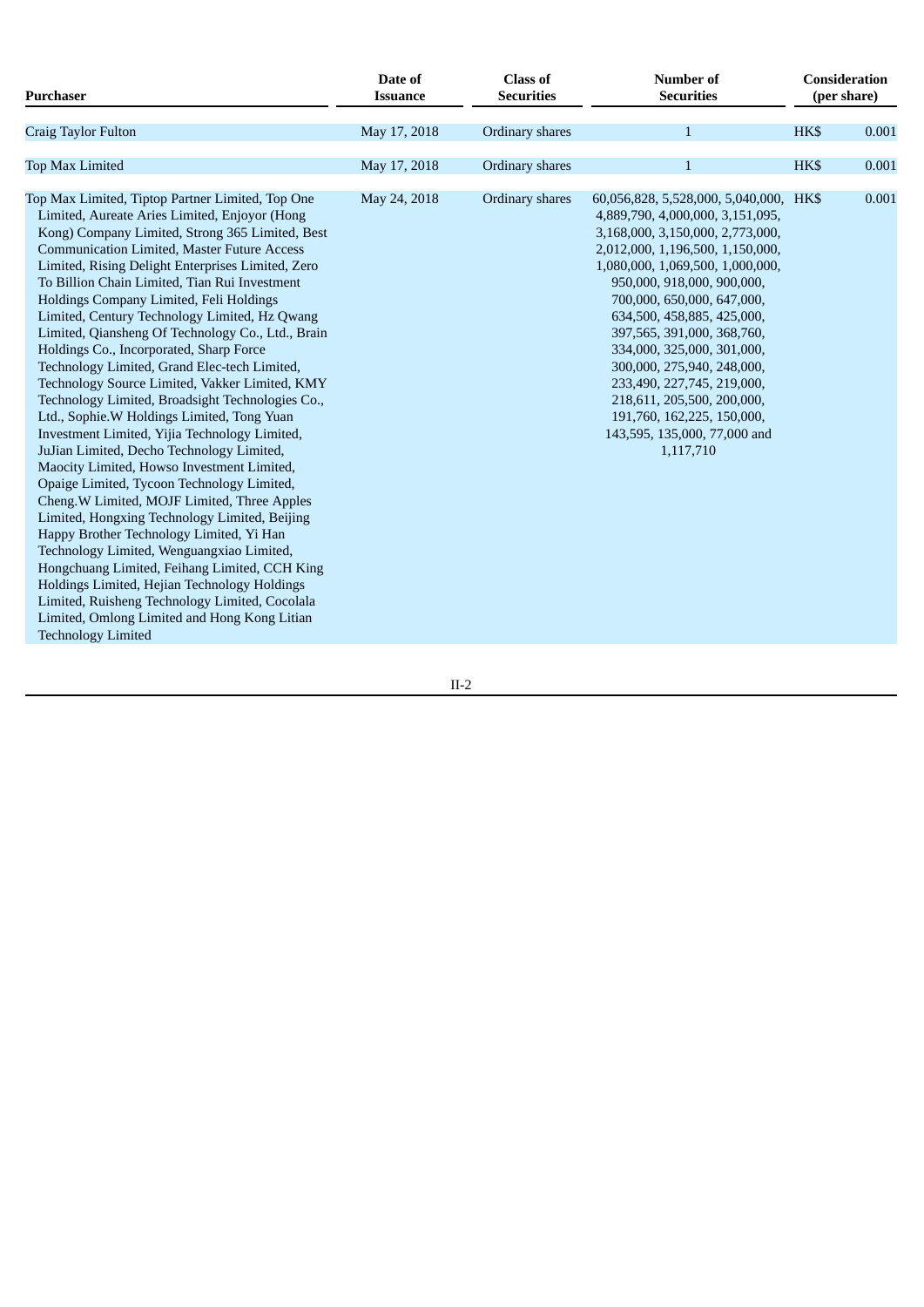# **Item 8. Exhibits and Financial Statement Schedules**

### **(a) Exhibits**

See Exhibits Index beginning on page II-5 of this registration statement.

### **(b) Financial Statement Schedules**

Schedules have been omitted because the information required to be set forth therein is not applicable or is shown in the Consolidated Financial Statements or the Notes thereto.

#### **Item 9. Undertakings**

Insofar as indemnification for liabilities arising under the Securities Act may be permitted to directors, officers and controlling persons of the registrant pursuant to the provisions described in Item 6, or otherwise, the registrant has been advised that in the opinion of the SEC such indemnification is against public policy as expressed in the Securities Act and is, therefore, unenforceable.

In the event that a claim for indemnification against such liabilities (other than the payment by the registrant of expenses incurred or paid by a director, officer or controlling person of the registrant in the successful defense of any action, suit or proceeding) is asserted by such director, officer or controlling person in connection with the securities being registered, the registrant will, unless in the opinion of its counsel the matter has been settled by controlling precedent, submit to a court of appropriate jurisdiction the question whether such indemnification by it is against public policy as expressed in the Securities Act and will be governed by the final adjudication of such issue.

The undersigned registrant hereby undertakes that:

- (a) To file, during any period in which offers or sales are being made, a post-effective amendment to this registration statement:
	- (1) To include any prospectus required by section 10(a)(3) of the Securities Act;
	- (2) To reflect in the prospectus any facts or events arising after the effective date of the registration statement (or the most recent posteffective amendment thereof) which, individually or in the aggregate, represent a fundamental change in the information in the registration statement. Notwithstanding the foregoing, any increase or decrease in volume of securities offered (if the total dollar value of securities offered would not exceed that which was registered) and any deviation from the low or high end of the estimated maximum offering range may be reflected in the form of prospectus filed with the Commission pursuant to Rule 424(b) if, in the aggregate, the changes in volume and price represent no more than a 20% change in the maximum aggregate offering price set forth in the "Calculation of Registration Fee" table in the effective registration statement;
	- (3) To include any material information with respect to the plan of distribution not previously disclosed in the registration statement or any material change to such information in the registration statement.
- (b) That, for the purpose of determining any liability under the Securities Act, each such post-effective amendment shall be deemed to be a new registration statement relating to the securities offered therein, and the offering of such securities at that time shall be deemed to be the initial bona fide offering thereof.
- (c) To remove from registration by means of a post-effective amendment any of the securities being registered which remain unsold at the termination of the offering.
- (d) To file a post-effective amendment to the registration statement to include any financial statements required by Item 8.A. of Form 20-F at the start of any delayed offering or throughout a continuous offering. Financial statements and information otherwise required by Section 10(a) (3) of the Act need not be furnished, provided that the registrant includes in the prospectus, by means of a post-effective amendment, financial statements required pursuant to this paragraph (a)(4) and other information necessary to ensure that all other information in the prospectus is at least as current as the date of those financial statements.

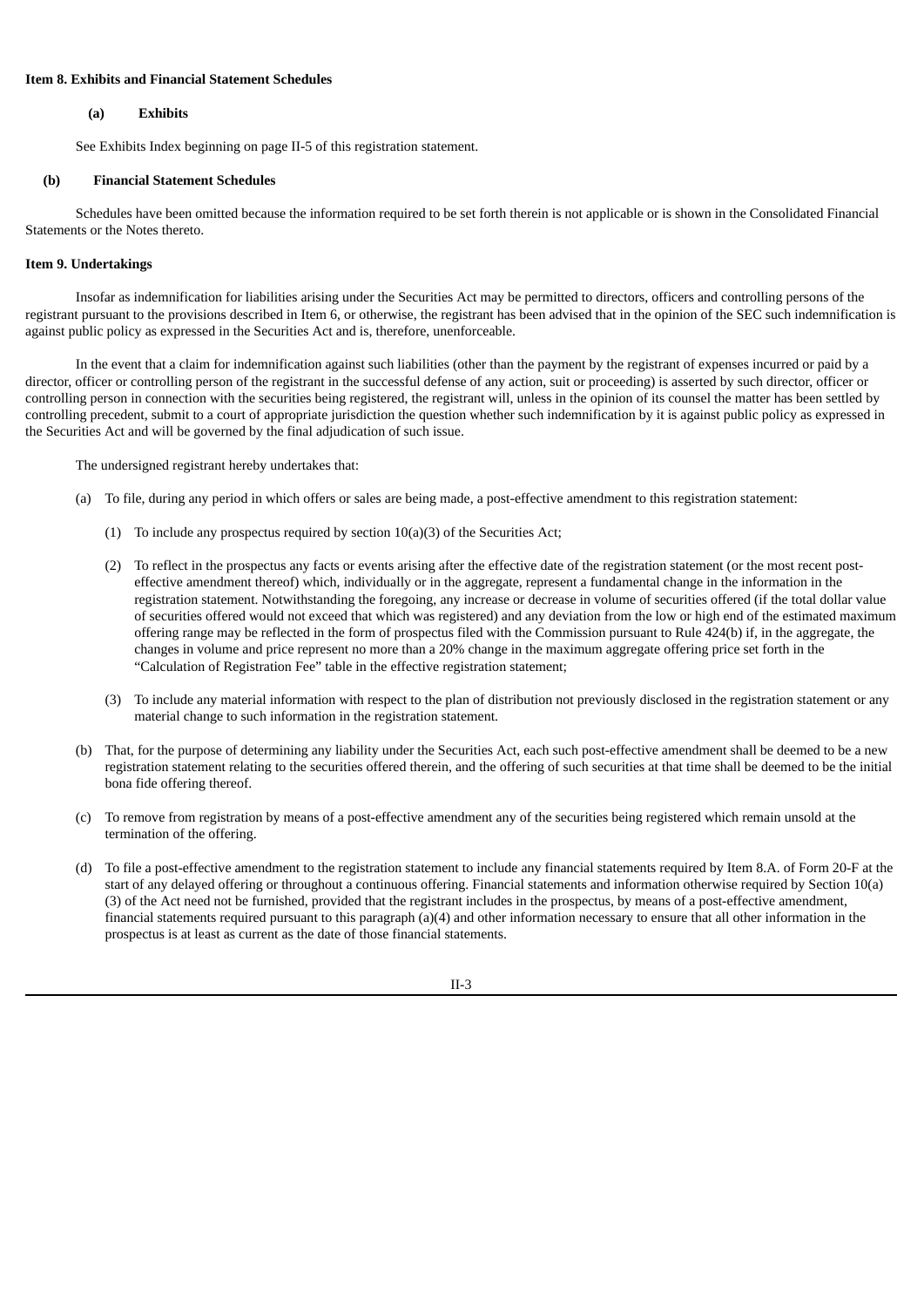- (e) That, for the purpose of determining liability under the Securities Act to any purchaser: each prospectus filed pursuant to Rule 424(b) as part of a registration statement relating to an offering, other than registration statements relying on Rule 430B or other than prospectuses filed in reliance on Rule 430A, shall be deemed to be part of and included in the registration statement as of the date it is first used after effectiveness. Provided, however, that no statement made in a registration statement or prospectus that is part of the registration statement or made in a document incorporated or deemed incorporated by reference into the registration statement or prospectus that is part of the registration statement will, as to a purchaser with a time of contract of sale prior to such first use, supersede or modify any statement that was made in the registration statement or prospectus that was part of the registration statement or made in any such document immediately prior to such date of first use.
- That, for the purpose of determining liability of the registrant under the Securities Act to any purchaser in the initial distribution of the securities the undersigned registrant undertakes that in a primary offering of securities of the undersigned registrant pursuant to this registration statement, regardless of the underwriting method used to sell the securities to the purchaser, if the securities are offered or sold to such purchaser by means of any of the following communications, the undersigned registrant will be a seller to the purchaser and will be considered to offer or sell such securities to such purchaser:
	- (1) Any preliminary prospectus or prospectus of the undersigned registrant relating to the offering required to be filed pursuant to Rule 424;
	- (2) Any free writing prospectus relating to the offering prepared by or on behalf of the undersigned registrant or used or referred to by the undersigned registrant;
	- (3) The portion of any other free writing prospectus relating to the offering containing material information about the undersigned registrant or its securities provided by or on behalf of the undersigned registrant; and
	- (4) Any other communication that is an offer in the offering made by the undersigned registrant to the purchaser.
- (g) For purposes of determining any liability under the Securities Act, the information omitted from the form of prospectus filed as part of this registration statement in reliance upon Rule 430A and contained in a form of prospectus filed by the Registrant pursuant to Rule 424(b)(1) or (4) or 497(h) under the Securities Act shall be deemed to be part of this registration statement as of the time it was declared effective.
- (h) For the purpose of determining any liability under the Securities Act, each post-effective amendment that contains a form of prospectus shall be deemed to be a new registration statement relating to the securities offered therein, and the offering of such securities at that time shall be deemed to be the initial *bona fide* offering thereof.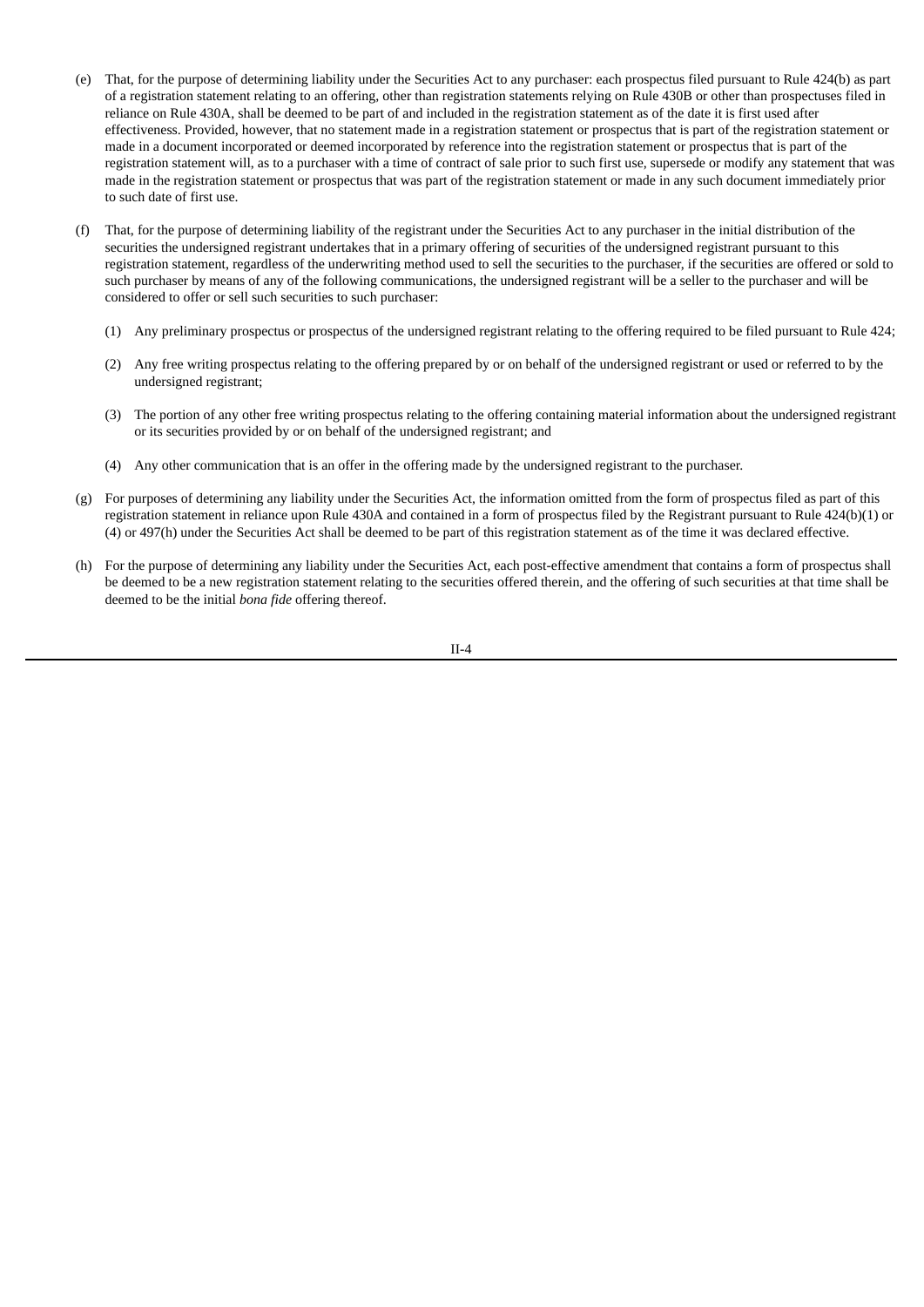# **EXHIBITS INDEX**

| $1.1*$<br>Form of Placement Agency Agreement<br>Amended and Restated Memorandum and Articles of Association of the Registrant, as currently in effect (incorporated herein by<br>3.1<br>reference to Exhibit 3.2 to the registration statement on Form F-1 (File No. 333-237843), as amended, initially filed with the Securities<br>and Exchange Commission on June 17, 2020)<br>Registrant's Specimen Certificate for Class A Ordinary Shares (incorporated herein by reference to Exhibit 4.1 to the registration<br>4.1<br>statement on Form F-1 (File No. 333-237843), as amended, initially filed with the Securities and Exchange Commission on April 24,<br>2020<br>Form of Warrant<br>$4.2*$<br>Opinion of Convers Dill & Pearman regarding the validity of the Class A ordinary shares and warrants being registered<br>$5.1*$<br>Opinion of Wilson Sonsini Goodrich & Rosati regarding the enforceability of warrants being registered<br>5.2<br>Opinion of Conyers Dill & Pearman regarding certain Cayman Islands tax matters<br>$8.1*$<br>Opinion of Jingtian & Gongcheng regarding certain PRC tax matters (included in Exhibit 99.2)<br>$8.2*$<br>Form of Indemnification Agreement between the Registrant and each of its directors and executive officers (incorporated herein by<br>10.1<br>reference to Exhibit 4.1 to the registration statement on Form F-1 (File No. 333-237843), as amended, initially filed with the Securities<br>and Exchange Commission on April 24, 2020)<br>Form of Employment Agreement between the Registrant and each of its executive officers (incorporated herein by reference to Exhibit 4.1<br>10.2<br>to the registration statement on Form F-1 (File No. 333-237843), as amended, initially filed with the Securities and Exchange Commission<br>on April 24, 2020)<br>10.3<br>2020 Share Incentive Plan (incorporated herein by reference to Exhibit 4.1 to the registration statement on Form F-1 (File No. 333-<br>237843), as amended, initially filed with the Securities and Exchange Commission on April 24, 2020)<br>Form of Securities Purchase Agreement<br>$10.4*$<br><b>Form of Escrow Agreement</b><br>$10.5*$<br><b>Significant Subsidiaries of the Registrant</b><br>$21.1*$<br>Consent of MaloneBailey, LLP, an independent registered public accounting firm<br>$23.1*$<br>Consent of Conyers Dill and Pearman (included in Exhibit 5.1)<br>$23.2*$<br>$23.3*$<br>Consent of Jingtian & Gongcheng (included in Exhibit 99.2)<br>23.4<br>Consent of Wilson Sonsini Goodrich & Rosati (included in Exhibit 5.2)<br>$23.5*$<br><b>Consent of Fooks Legal Commercial</b><br>$23.6*$<br><b>Consent of Bayfront Law LLC</b><br>$23.7*$<br><b>Consent of Quigg Partners</b><br>23.8<br><b>Consent of Sunsion Law Professional Corporation</b><br>Powers of Attorney (included on signature page)<br>$24.1*$<br>Code of Business Conduct and Ethics of the Registrant (incorporated herein by reference to Exhibit 4.1 to the registration statement on<br>99.1<br>Form F-1 (File No. 333-237843), as amended, initially filed with the Securities and Exchange Commission on April 24, 2020).<br>99.2*<br>Opinion of Jingtian & Gongcheng regarding certain PRC law matters<br><b>Consent of Frost &amp; Sullivan</b><br>99.3* | <b>Exhibit No.</b> | <b>Description of Exhibit</b> |
|--------------------------------------------------------------------------------------------------------------------------------------------------------------------------------------------------------------------------------------------------------------------------------------------------------------------------------------------------------------------------------------------------------------------------------------------------------------------------------------------------------------------------------------------------------------------------------------------------------------------------------------------------------------------------------------------------------------------------------------------------------------------------------------------------------------------------------------------------------------------------------------------------------------------------------------------------------------------------------------------------------------------------------------------------------------------------------------------------------------------------------------------------------------------------------------------------------------------------------------------------------------------------------------------------------------------------------------------------------------------------------------------------------------------------------------------------------------------------------------------------------------------------------------------------------------------------------------------------------------------------------------------------------------------------------------------------------------------------------------------------------------------------------------------------------------------------------------------------------------------------------------------------------------------------------------------------------------------------------------------------------------------------------------------------------------------------------------------------------------------------------------------------------------------------------------------------------------------------------------------------------------------------------------------------------------------------------------------------------------------------------------------------------------------------------------------------------------------------------------------------------------------------------------------------------------------------------------------------------------------------------------------------------------------------------------------------------------------------------------------------------------------------------------------------------------------------------------------------------------------------------------------------------------------------------------------------------------------------------------------------------------------------------------------------------------------------------------------------------------------------------------------------------------------------------------------------------------------------------------------------------------------------------------------------|--------------------|-------------------------------|
|                                                                                                                                                                                                                                                                                                                                                                                                                                                                                                                                                                                                                                                                                                                                                                                                                                                                                                                                                                                                                                                                                                                                                                                                                                                                                                                                                                                                                                                                                                                                                                                                                                                                                                                                                                                                                                                                                                                                                                                                                                                                                                                                                                                                                                                                                                                                                                                                                                                                                                                                                                                                                                                                                                                                                                                                                                                                                                                                                                                                                                                                                                                                                                                                                                                                                                  |                    |                               |
|                                                                                                                                                                                                                                                                                                                                                                                                                                                                                                                                                                                                                                                                                                                                                                                                                                                                                                                                                                                                                                                                                                                                                                                                                                                                                                                                                                                                                                                                                                                                                                                                                                                                                                                                                                                                                                                                                                                                                                                                                                                                                                                                                                                                                                                                                                                                                                                                                                                                                                                                                                                                                                                                                                                                                                                                                                                                                                                                                                                                                                                                                                                                                                                                                                                                                                  |                    |                               |
|                                                                                                                                                                                                                                                                                                                                                                                                                                                                                                                                                                                                                                                                                                                                                                                                                                                                                                                                                                                                                                                                                                                                                                                                                                                                                                                                                                                                                                                                                                                                                                                                                                                                                                                                                                                                                                                                                                                                                                                                                                                                                                                                                                                                                                                                                                                                                                                                                                                                                                                                                                                                                                                                                                                                                                                                                                                                                                                                                                                                                                                                                                                                                                                                                                                                                                  |                    |                               |
|                                                                                                                                                                                                                                                                                                                                                                                                                                                                                                                                                                                                                                                                                                                                                                                                                                                                                                                                                                                                                                                                                                                                                                                                                                                                                                                                                                                                                                                                                                                                                                                                                                                                                                                                                                                                                                                                                                                                                                                                                                                                                                                                                                                                                                                                                                                                                                                                                                                                                                                                                                                                                                                                                                                                                                                                                                                                                                                                                                                                                                                                                                                                                                                                                                                                                                  |                    |                               |
|                                                                                                                                                                                                                                                                                                                                                                                                                                                                                                                                                                                                                                                                                                                                                                                                                                                                                                                                                                                                                                                                                                                                                                                                                                                                                                                                                                                                                                                                                                                                                                                                                                                                                                                                                                                                                                                                                                                                                                                                                                                                                                                                                                                                                                                                                                                                                                                                                                                                                                                                                                                                                                                                                                                                                                                                                                                                                                                                                                                                                                                                                                                                                                                                                                                                                                  |                    |                               |
|                                                                                                                                                                                                                                                                                                                                                                                                                                                                                                                                                                                                                                                                                                                                                                                                                                                                                                                                                                                                                                                                                                                                                                                                                                                                                                                                                                                                                                                                                                                                                                                                                                                                                                                                                                                                                                                                                                                                                                                                                                                                                                                                                                                                                                                                                                                                                                                                                                                                                                                                                                                                                                                                                                                                                                                                                                                                                                                                                                                                                                                                                                                                                                                                                                                                                                  |                    |                               |
|                                                                                                                                                                                                                                                                                                                                                                                                                                                                                                                                                                                                                                                                                                                                                                                                                                                                                                                                                                                                                                                                                                                                                                                                                                                                                                                                                                                                                                                                                                                                                                                                                                                                                                                                                                                                                                                                                                                                                                                                                                                                                                                                                                                                                                                                                                                                                                                                                                                                                                                                                                                                                                                                                                                                                                                                                                                                                                                                                                                                                                                                                                                                                                                                                                                                                                  |                    |                               |
|                                                                                                                                                                                                                                                                                                                                                                                                                                                                                                                                                                                                                                                                                                                                                                                                                                                                                                                                                                                                                                                                                                                                                                                                                                                                                                                                                                                                                                                                                                                                                                                                                                                                                                                                                                                                                                                                                                                                                                                                                                                                                                                                                                                                                                                                                                                                                                                                                                                                                                                                                                                                                                                                                                                                                                                                                                                                                                                                                                                                                                                                                                                                                                                                                                                                                                  |                    |                               |
|                                                                                                                                                                                                                                                                                                                                                                                                                                                                                                                                                                                                                                                                                                                                                                                                                                                                                                                                                                                                                                                                                                                                                                                                                                                                                                                                                                                                                                                                                                                                                                                                                                                                                                                                                                                                                                                                                                                                                                                                                                                                                                                                                                                                                                                                                                                                                                                                                                                                                                                                                                                                                                                                                                                                                                                                                                                                                                                                                                                                                                                                                                                                                                                                                                                                                                  |                    |                               |
|                                                                                                                                                                                                                                                                                                                                                                                                                                                                                                                                                                                                                                                                                                                                                                                                                                                                                                                                                                                                                                                                                                                                                                                                                                                                                                                                                                                                                                                                                                                                                                                                                                                                                                                                                                                                                                                                                                                                                                                                                                                                                                                                                                                                                                                                                                                                                                                                                                                                                                                                                                                                                                                                                                                                                                                                                                                                                                                                                                                                                                                                                                                                                                                                                                                                                                  |                    |                               |
|                                                                                                                                                                                                                                                                                                                                                                                                                                                                                                                                                                                                                                                                                                                                                                                                                                                                                                                                                                                                                                                                                                                                                                                                                                                                                                                                                                                                                                                                                                                                                                                                                                                                                                                                                                                                                                                                                                                                                                                                                                                                                                                                                                                                                                                                                                                                                                                                                                                                                                                                                                                                                                                                                                                                                                                                                                                                                                                                                                                                                                                                                                                                                                                                                                                                                                  |                    |                               |
|                                                                                                                                                                                                                                                                                                                                                                                                                                                                                                                                                                                                                                                                                                                                                                                                                                                                                                                                                                                                                                                                                                                                                                                                                                                                                                                                                                                                                                                                                                                                                                                                                                                                                                                                                                                                                                                                                                                                                                                                                                                                                                                                                                                                                                                                                                                                                                                                                                                                                                                                                                                                                                                                                                                                                                                                                                                                                                                                                                                                                                                                                                                                                                                                                                                                                                  |                    |                               |
|                                                                                                                                                                                                                                                                                                                                                                                                                                                                                                                                                                                                                                                                                                                                                                                                                                                                                                                                                                                                                                                                                                                                                                                                                                                                                                                                                                                                                                                                                                                                                                                                                                                                                                                                                                                                                                                                                                                                                                                                                                                                                                                                                                                                                                                                                                                                                                                                                                                                                                                                                                                                                                                                                                                                                                                                                                                                                                                                                                                                                                                                                                                                                                                                                                                                                                  |                    |                               |
|                                                                                                                                                                                                                                                                                                                                                                                                                                                                                                                                                                                                                                                                                                                                                                                                                                                                                                                                                                                                                                                                                                                                                                                                                                                                                                                                                                                                                                                                                                                                                                                                                                                                                                                                                                                                                                                                                                                                                                                                                                                                                                                                                                                                                                                                                                                                                                                                                                                                                                                                                                                                                                                                                                                                                                                                                                                                                                                                                                                                                                                                                                                                                                                                                                                                                                  |                    |                               |
|                                                                                                                                                                                                                                                                                                                                                                                                                                                                                                                                                                                                                                                                                                                                                                                                                                                                                                                                                                                                                                                                                                                                                                                                                                                                                                                                                                                                                                                                                                                                                                                                                                                                                                                                                                                                                                                                                                                                                                                                                                                                                                                                                                                                                                                                                                                                                                                                                                                                                                                                                                                                                                                                                                                                                                                                                                                                                                                                                                                                                                                                                                                                                                                                                                                                                                  |                    |                               |
|                                                                                                                                                                                                                                                                                                                                                                                                                                                                                                                                                                                                                                                                                                                                                                                                                                                                                                                                                                                                                                                                                                                                                                                                                                                                                                                                                                                                                                                                                                                                                                                                                                                                                                                                                                                                                                                                                                                                                                                                                                                                                                                                                                                                                                                                                                                                                                                                                                                                                                                                                                                                                                                                                                                                                                                                                                                                                                                                                                                                                                                                                                                                                                                                                                                                                                  |                    |                               |
|                                                                                                                                                                                                                                                                                                                                                                                                                                                                                                                                                                                                                                                                                                                                                                                                                                                                                                                                                                                                                                                                                                                                                                                                                                                                                                                                                                                                                                                                                                                                                                                                                                                                                                                                                                                                                                                                                                                                                                                                                                                                                                                                                                                                                                                                                                                                                                                                                                                                                                                                                                                                                                                                                                                                                                                                                                                                                                                                                                                                                                                                                                                                                                                                                                                                                                  |                    |                               |
|                                                                                                                                                                                                                                                                                                                                                                                                                                                                                                                                                                                                                                                                                                                                                                                                                                                                                                                                                                                                                                                                                                                                                                                                                                                                                                                                                                                                                                                                                                                                                                                                                                                                                                                                                                                                                                                                                                                                                                                                                                                                                                                                                                                                                                                                                                                                                                                                                                                                                                                                                                                                                                                                                                                                                                                                                                                                                                                                                                                                                                                                                                                                                                                                                                                                                                  |                    |                               |
|                                                                                                                                                                                                                                                                                                                                                                                                                                                                                                                                                                                                                                                                                                                                                                                                                                                                                                                                                                                                                                                                                                                                                                                                                                                                                                                                                                                                                                                                                                                                                                                                                                                                                                                                                                                                                                                                                                                                                                                                                                                                                                                                                                                                                                                                                                                                                                                                                                                                                                                                                                                                                                                                                                                                                                                                                                                                                                                                                                                                                                                                                                                                                                                                                                                                                                  |                    |                               |
|                                                                                                                                                                                                                                                                                                                                                                                                                                                                                                                                                                                                                                                                                                                                                                                                                                                                                                                                                                                                                                                                                                                                                                                                                                                                                                                                                                                                                                                                                                                                                                                                                                                                                                                                                                                                                                                                                                                                                                                                                                                                                                                                                                                                                                                                                                                                                                                                                                                                                                                                                                                                                                                                                                                                                                                                                                                                                                                                                                                                                                                                                                                                                                                                                                                                                                  |                    |                               |
|                                                                                                                                                                                                                                                                                                                                                                                                                                                                                                                                                                                                                                                                                                                                                                                                                                                                                                                                                                                                                                                                                                                                                                                                                                                                                                                                                                                                                                                                                                                                                                                                                                                                                                                                                                                                                                                                                                                                                                                                                                                                                                                                                                                                                                                                                                                                                                                                                                                                                                                                                                                                                                                                                                                                                                                                                                                                                                                                                                                                                                                                                                                                                                                                                                                                                                  |                    |                               |
|                                                                                                                                                                                                                                                                                                                                                                                                                                                                                                                                                                                                                                                                                                                                                                                                                                                                                                                                                                                                                                                                                                                                                                                                                                                                                                                                                                                                                                                                                                                                                                                                                                                                                                                                                                                                                                                                                                                                                                                                                                                                                                                                                                                                                                                                                                                                                                                                                                                                                                                                                                                                                                                                                                                                                                                                                                                                                                                                                                                                                                                                                                                                                                                                                                                                                                  |                    |                               |
|                                                                                                                                                                                                                                                                                                                                                                                                                                                                                                                                                                                                                                                                                                                                                                                                                                                                                                                                                                                                                                                                                                                                                                                                                                                                                                                                                                                                                                                                                                                                                                                                                                                                                                                                                                                                                                                                                                                                                                                                                                                                                                                                                                                                                                                                                                                                                                                                                                                                                                                                                                                                                                                                                                                                                                                                                                                                                                                                                                                                                                                                                                                                                                                                                                                                                                  |                    |                               |
|                                                                                                                                                                                                                                                                                                                                                                                                                                                                                                                                                                                                                                                                                                                                                                                                                                                                                                                                                                                                                                                                                                                                                                                                                                                                                                                                                                                                                                                                                                                                                                                                                                                                                                                                                                                                                                                                                                                                                                                                                                                                                                                                                                                                                                                                                                                                                                                                                                                                                                                                                                                                                                                                                                                                                                                                                                                                                                                                                                                                                                                                                                                                                                                                                                                                                                  |                    |                               |
|                                                                                                                                                                                                                                                                                                                                                                                                                                                                                                                                                                                                                                                                                                                                                                                                                                                                                                                                                                                                                                                                                                                                                                                                                                                                                                                                                                                                                                                                                                                                                                                                                                                                                                                                                                                                                                                                                                                                                                                                                                                                                                                                                                                                                                                                                                                                                                                                                                                                                                                                                                                                                                                                                                                                                                                                                                                                                                                                                                                                                                                                                                                                                                                                                                                                                                  |                    |                               |
|                                                                                                                                                                                                                                                                                                                                                                                                                                                                                                                                                                                                                                                                                                                                                                                                                                                                                                                                                                                                                                                                                                                                                                                                                                                                                                                                                                                                                                                                                                                                                                                                                                                                                                                                                                                                                                                                                                                                                                                                                                                                                                                                                                                                                                                                                                                                                                                                                                                                                                                                                                                                                                                                                                                                                                                                                                                                                                                                                                                                                                                                                                                                                                                                                                                                                                  |                    |                               |
|                                                                                                                                                                                                                                                                                                                                                                                                                                                                                                                                                                                                                                                                                                                                                                                                                                                                                                                                                                                                                                                                                                                                                                                                                                                                                                                                                                                                                                                                                                                                                                                                                                                                                                                                                                                                                                                                                                                                                                                                                                                                                                                                                                                                                                                                                                                                                                                                                                                                                                                                                                                                                                                                                                                                                                                                                                                                                                                                                                                                                                                                                                                                                                                                                                                                                                  |                    |                               |
|                                                                                                                                                                                                                                                                                                                                                                                                                                                                                                                                                                                                                                                                                                                                                                                                                                                                                                                                                                                                                                                                                                                                                                                                                                                                                                                                                                                                                                                                                                                                                                                                                                                                                                                                                                                                                                                                                                                                                                                                                                                                                                                                                                                                                                                                                                                                                                                                                                                                                                                                                                                                                                                                                                                                                                                                                                                                                                                                                                                                                                                                                                                                                                                                                                                                                                  |                    |                               |
|                                                                                                                                                                                                                                                                                                                                                                                                                                                                                                                                                                                                                                                                                                                                                                                                                                                                                                                                                                                                                                                                                                                                                                                                                                                                                                                                                                                                                                                                                                                                                                                                                                                                                                                                                                                                                                                                                                                                                                                                                                                                                                                                                                                                                                                                                                                                                                                                                                                                                                                                                                                                                                                                                                                                                                                                                                                                                                                                                                                                                                                                                                                                                                                                                                                                                                  |                    |                               |
|                                                                                                                                                                                                                                                                                                                                                                                                                                                                                                                                                                                                                                                                                                                                                                                                                                                                                                                                                                                                                                                                                                                                                                                                                                                                                                                                                                                                                                                                                                                                                                                                                                                                                                                                                                                                                                                                                                                                                                                                                                                                                                                                                                                                                                                                                                                                                                                                                                                                                                                                                                                                                                                                                                                                                                                                                                                                                                                                                                                                                                                                                                                                                                                                                                                                                                  |                    |                               |
|                                                                                                                                                                                                                                                                                                                                                                                                                                                                                                                                                                                                                                                                                                                                                                                                                                                                                                                                                                                                                                                                                                                                                                                                                                                                                                                                                                                                                                                                                                                                                                                                                                                                                                                                                                                                                                                                                                                                                                                                                                                                                                                                                                                                                                                                                                                                                                                                                                                                                                                                                                                                                                                                                                                                                                                                                                                                                                                                                                                                                                                                                                                                                                                                                                                                                                  |                    |                               |
|                                                                                                                                                                                                                                                                                                                                                                                                                                                                                                                                                                                                                                                                                                                                                                                                                                                                                                                                                                                                                                                                                                                                                                                                                                                                                                                                                                                                                                                                                                                                                                                                                                                                                                                                                                                                                                                                                                                                                                                                                                                                                                                                                                                                                                                                                                                                                                                                                                                                                                                                                                                                                                                                                                                                                                                                                                                                                                                                                                                                                                                                                                                                                                                                                                                                                                  |                    |                               |
|                                                                                                                                                                                                                                                                                                                                                                                                                                                                                                                                                                                                                                                                                                                                                                                                                                                                                                                                                                                                                                                                                                                                                                                                                                                                                                                                                                                                                                                                                                                                                                                                                                                                                                                                                                                                                                                                                                                                                                                                                                                                                                                                                                                                                                                                                                                                                                                                                                                                                                                                                                                                                                                                                                                                                                                                                                                                                                                                                                                                                                                                                                                                                                                                                                                                                                  |                    |                               |
|                                                                                                                                                                                                                                                                                                                                                                                                                                                                                                                                                                                                                                                                                                                                                                                                                                                                                                                                                                                                                                                                                                                                                                                                                                                                                                                                                                                                                                                                                                                                                                                                                                                                                                                                                                                                                                                                                                                                                                                                                                                                                                                                                                                                                                                                                                                                                                                                                                                                                                                                                                                                                                                                                                                                                                                                                                                                                                                                                                                                                                                                                                                                                                                                                                                                                                  |                    |                               |
|                                                                                                                                                                                                                                                                                                                                                                                                                                                                                                                                                                                                                                                                                                                                                                                                                                                                                                                                                                                                                                                                                                                                                                                                                                                                                                                                                                                                                                                                                                                                                                                                                                                                                                                                                                                                                                                                                                                                                                                                                                                                                                                                                                                                                                                                                                                                                                                                                                                                                                                                                                                                                                                                                                                                                                                                                                                                                                                                                                                                                                                                                                                                                                                                                                                                                                  |                    |                               |
|                                                                                                                                                                                                                                                                                                                                                                                                                                                                                                                                                                                                                                                                                                                                                                                                                                                                                                                                                                                                                                                                                                                                                                                                                                                                                                                                                                                                                                                                                                                                                                                                                                                                                                                                                                                                                                                                                                                                                                                                                                                                                                                                                                                                                                                                                                                                                                                                                                                                                                                                                                                                                                                                                                                                                                                                                                                                                                                                                                                                                                                                                                                                                                                                                                                                                                  |                    |                               |

\* Previously filed

II-5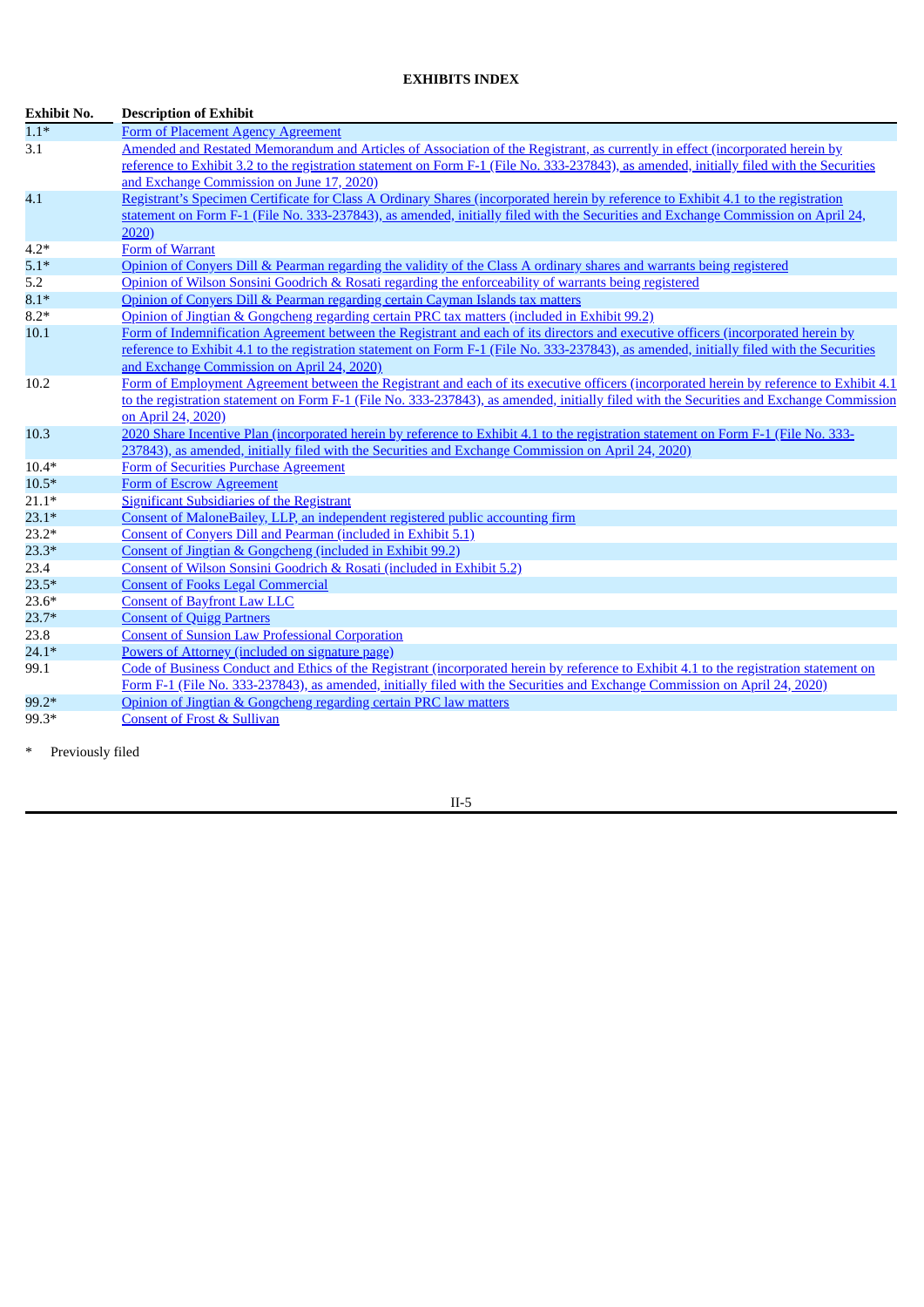## **SIGNATURES**

<span id="page-8-0"></span>Pursuant to the requirements of the Securities Act, the registrant certifies that it has reasonable grounds to believe that it meets all of the requirements for filing on Form F-1 and has duly caused this registration statement to be signed on its behalf by the undersigned, thereunto duly authorized, in the city of Hang Zhou, Zhejiang Province, People's Republic of China, on November 16, 2020.

# **Ebang International Holdings Inc.**

By: /s/ Dong Hu Name: Dong Hu Title: Chairman and Chief Executive Officer

Pursuant to the requirements of the Securities Act, this registration statement has been signed by the following persons in the capacities and on the dates indicated.

| Signature                                            | <b>Title</b>                                                            | <b>Date</b>       |
|------------------------------------------------------|-------------------------------------------------------------------------|-------------------|
| /s/ Dong Hu<br>Name: Dong Hu                         | Chairman and Chief Executive Officer<br>principal executive officer)    | November 16, 2020 |
| $\ast$<br>Name: Lei Chen                             | Chief Financial Officer<br>(principal financial and accounting officer) | November 16, 2020 |
| $\ast$<br>Name: Chunjuan Peng                        | Director                                                                | November 16, 2020 |
| $\ast$<br>Name: Sufeng Wang                          | Director                                                                | November 16, 2020 |
| $\ast$<br>Name: Tingjie Lyu                          | Director                                                                | November 16, 2020 |
| $\ast$<br>Name: Ken He                               | Director                                                                | November 16, 2020 |
| *By:/s/ Dong Hu<br>Name: Dong Hu<br>Attorney-in-fact |                                                                         |                   |
|                                                      | $II-6$                                                                  |                   |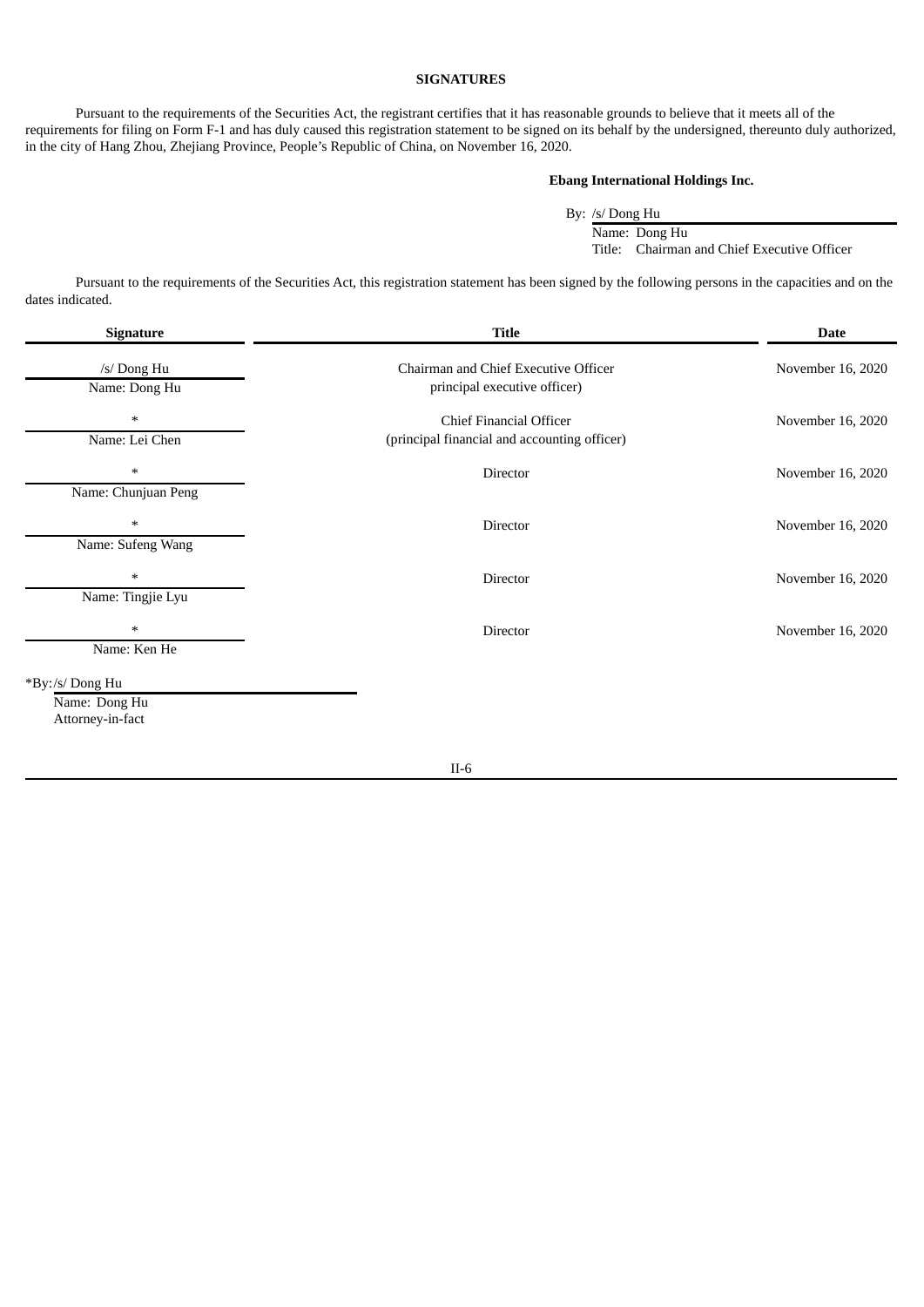# **SIGNATURE OF AUTHORIZED REPRESENTATIVE IN THE UNITED STATES**

Pursuant to the Securities Act of 1933, the undersigned, the duly authorized representative in the United States of Ebang International Holdings Inc., has signed this registration statement or amendment thereto in New York on November 16, 2020.

> COGENCY GLOBAL INC. Authorized U.S. Representative

By: /s/ Colleen A. De Vries

Name: Colleen A. De Vries Title: Senior Vice President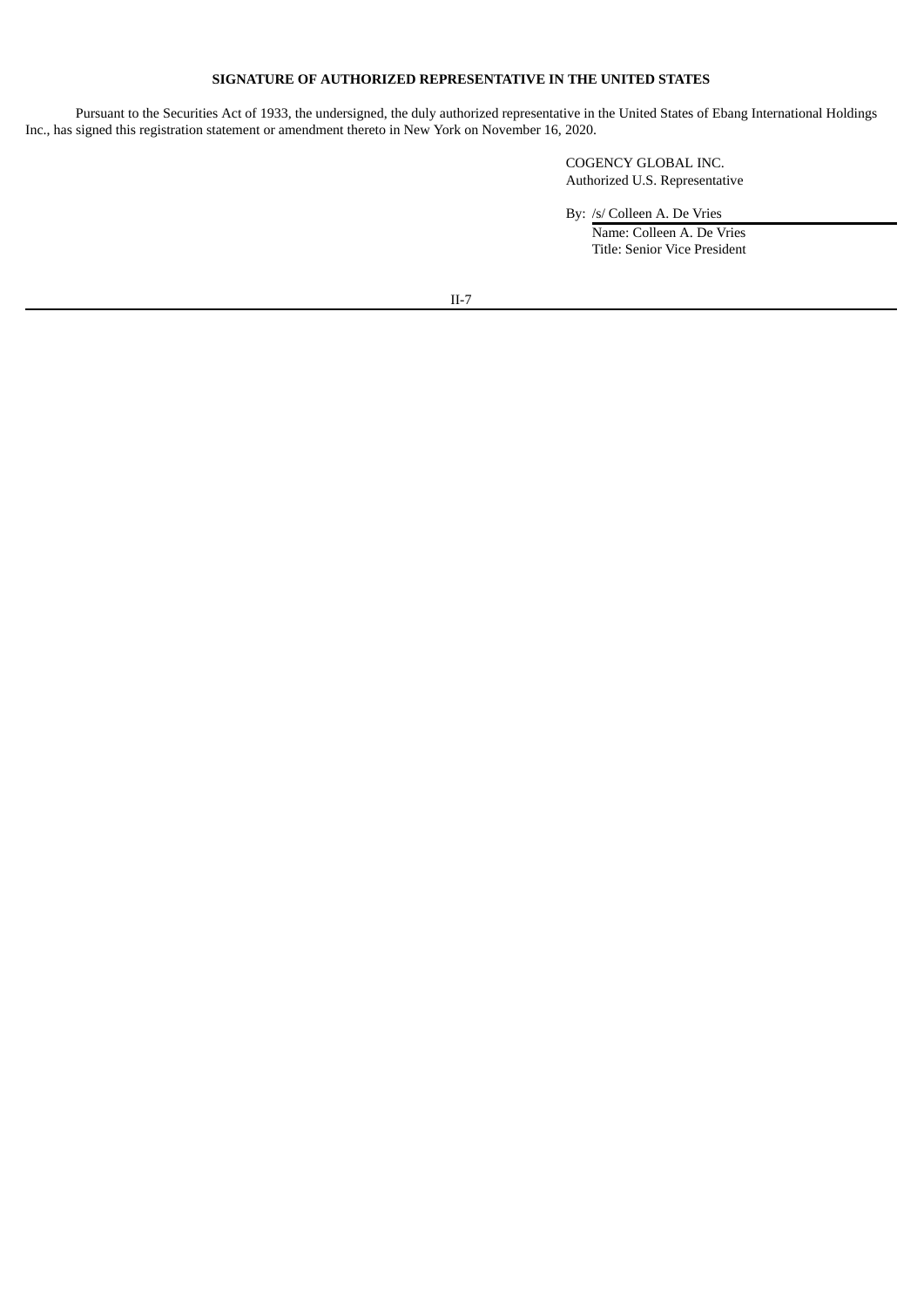<span id="page-10-0"></span>

Suite 1509 15/F Jardine House 1 Connaught Place Central, Hong Kong Phone: 852-3972-4955 Fax: 852-3972-4999 Website: www.wsgr.com

15 1509 : 852-3972-4955 : 852-3972-4999 : www.wsgr.com

November 16, 2020

Ebang International Holdings Inc. 26-27/F, Building 3, Xinbei Qianjiang International Building Qianjiang Economic and Technological Development Zone Yuhang District, Hangzhou, Zhejiang, 311100 People's Republic of China

Re: Registration Statement on Form F-1 (File No. 333-249647)

Ladies and Gentlemen:

We have acted as special United States counsel to Ebang International Holdings Inc., a company incorporated under the laws of the Cayman Islands (the "*Company*"), in connection with the filing of a registration statement on Form F-1 (Reg. No. 333-249647) (as amended, the "*Registration Statement*"), under the Securities Act of 1933, as amended (the "*Securities Act*"). The Registration Statement relates to the following securities of the Company: (i) up to US\$50,000,000 worth of units (each a "*Unit*," and collectively, the "*Units*"), with each Unit consisting of one Class A ordinary share (each a "*Class A Ordinary Share*," and collectively, the "*Class A Ordinary Shares*"), par value HK\$0.001 per share and one warrant exercisable to purchase one-half of one Class A Ordinary Share (each a "*Warrant*," and collectively, the "*Warrants*"), and (ii) up to US\$28,750,000 worth of Class A Ordinary Shares underlying the Warrants (the "*Warrant Shares*"). The Units and the Warrant Shares are collectively referred to herein as the "*Securities*."

In rendering the opinions set forth below, we have assumed that (i) all information contained in all documents reviewed by us is true and correct; (ii) all signatures on all documents examined by us are genuine; (iii) all documents submitted to us as originals are authentic and all documents submitted to us as copies conform to the authentic originals of such documents; (iv) each natural person signing any document reviewed by us had the legal capacity to do so; and (v) the certificates representing the Securities will be duly executed and delivered.

We have also assumed that (i) the Company has been duly incorporated, and is validly existing and in good standing; (ii) the Company has requisite legal status and legal capacity under the laws of the jurisdiction of its incorporation, (iii) the Company has complied and will comply with all aspects of the laws of the jurisdiction of its incorporation, in connection with the transactions contemplated by, and the performance of its obligations under the Warrants; (iv) the Company has the corporate power and authority to execute, deliver and perform all its obligations under the Warrants; (v) the Warrants have been duly authorized by all requisite corporate action on the part of the Company; (vi) except to the extent expressly stated in the opinions contained herein, the opinions stated herein are limited to the agreements specifically identified in exhibit 1.1 (Form of Placement Agency Agreement) (the "*Placement Agency Agreement*"), exhibit 4.2 (Form of Warrant) and exhibit 10.4 (Form of Securities Purchase Agreement) to the Registration Statement without regard to any agreement or other document referenced in such agreement (including agreements or other documents incorporated by reference or attached or annexed thereto); (vii) service of process will be effected in the manner and pursuant to the methods of the State of New York at the time such service is effected; and (viii) at the time of exercise of the Warrants, a sufficient number of Class A Ordinary Shares that have been reserved by the Company's board of directors or a duly authorized committee thereof will be authorized and available for issuance and that the consideration for the issuance and sale of the Class A Ordinary Shares in connection with such exercise is in an amount that is not less than the par value of such Class A Ordinary Shares.

> Wilson Sonsini Goodrich & Rosati • • •

Partners : Weiheng Chen , Zhao Jin \*, Dan Ouyang \*, Wanda Woo , Winfield Lau \*Not Resident in Hong Kong

AUSTIN BEIJING BOSTON BRUSSELS HONG KONG LONDON LOS ANGELES NEW YORK PALO ALTO SAN DIEGO SAN FRANCISCO SEATTLE SHANGHAI WASHINGTON, DC WILMINGTON, DE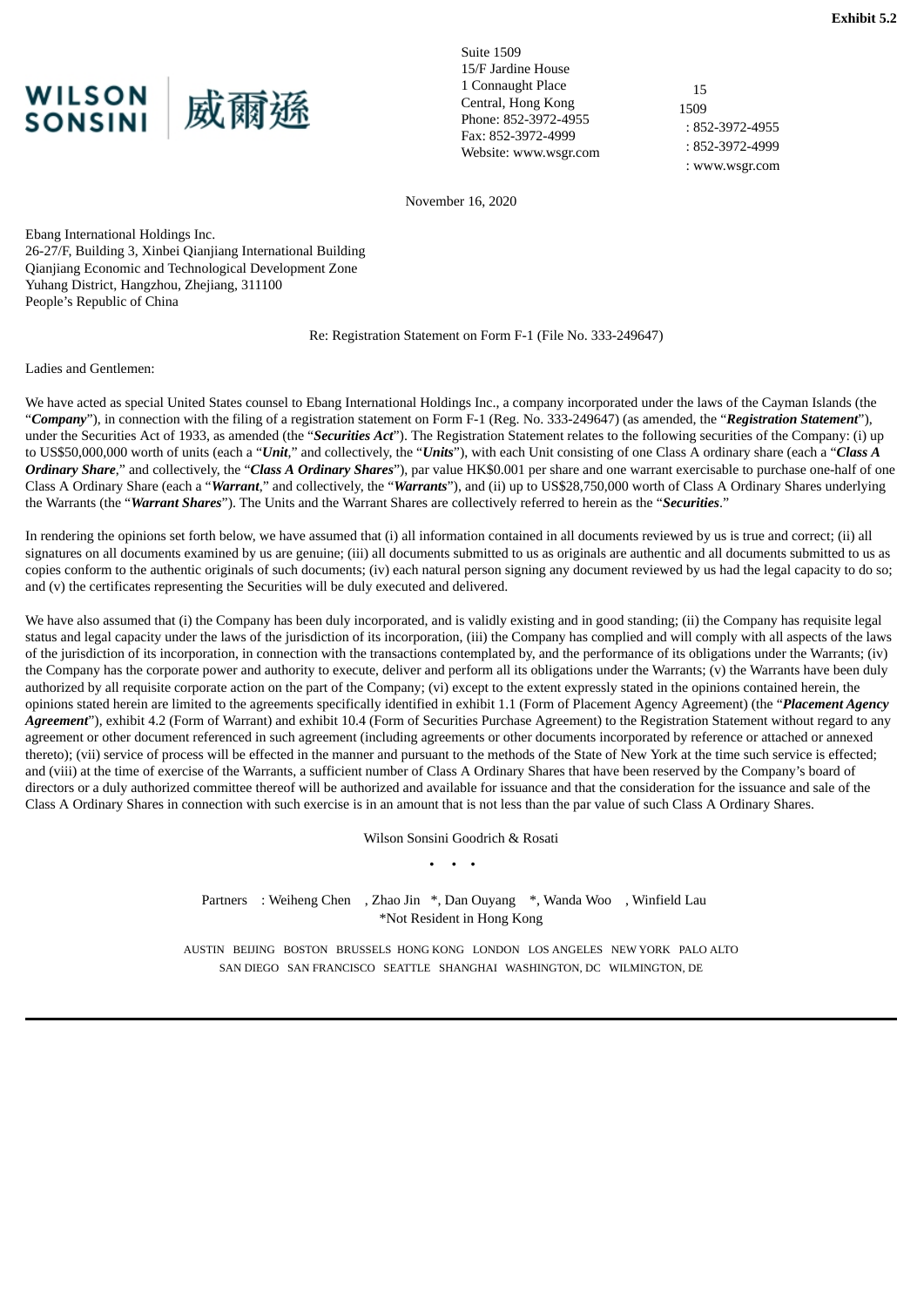

Page 2

We have examined the Registration Statement, including the exhibits thereto, and such other documents, corporate records, and instruments and have examined such laws and regulations as we have deemed necessary for purposes of rendering the opinions set forth herein.

We express no opinion as to any matter relating to the laws of any jurisdiction other than (i) the laws of the State of New York and (ii) the federal securities laws of the United States of America.

Our opinion below is qualified to the extent that they may be subject to or affected by (i) applicable bankruptcy, insolvency, reorganization, moratorium, usury, fraudulent conveyance or similar laws affecting the rights of creditors generally, and (ii) by general equitable principles and public policy considerations, whether such principles and considerations are considered in a proceeding at law or at equity. Furthermore, we express no opinion as to the availability of any equitable or specific remedy, or as to the successful assertion of any equitable defense, upon any breach of any agreements or obligations referred to therein, or any other matters, inasmuch as the availability of such remedies or defenses may be subject to the discretion of a court. We express no opinion as to the enforceability of any indemnification provision, or as to the enforceability of any provision that may be deemed to constitute liquidated damages.

Based upon and subject to the foregoing, we are of the opinion that (i) when the Units have been duly executed and delivered by the Company against payment of the consideration therefor pursuant to the Placement Agency Agreement, such Units will constitute binding obligations of the Company, enforceable against the Company in accordance with the respective terms of the Class A Ordinary Shares and the Warrants; and (ii) when the Warrants included in the Units have been duly executed and delivered by the Company against payment of the consideration therefor pursuant to the Placement Agency Agreement, such Warrants will constitute binding obligations of the Company, enforceable against the Company in accordance with their terms.

We hereby consent to the use of this opinion as an exhibit to the Registration Statement and to the use of our name under the caption "Legal Matters" in the prospectus contained therein. In giving such consent, we do not thereby admit that we are in the category of persons whose consent is required under Sections 7 and 11 of the Securities Act or the rules and regulations of the Securities and Exchange Commission thereunder.

\* \* \*

This opinion letter is given to you solely for use in connection with the offer and sale of the Securities while the Registration Statement is in effect and may not be relied upon by any other person or for any other purpose without our prior written consent. We assume no obligation to inform you of any facts, circumstances, events or changes in the law that may arise or be brought to our attention after the date of this opinion letter that may alter, affect or modify the opinions or statements expressed herein. Our opinion is expressly limited to the matters set forth above, and we render no opinion, whether by implication or otherwise, as to any other matters relating to the Company, the Securities or the Registration Statement.

Very truly yours,

/s/ Wilson Sonsini Goodrich & Rosati

WILSON SONSINI GOODRICH & ROSATI